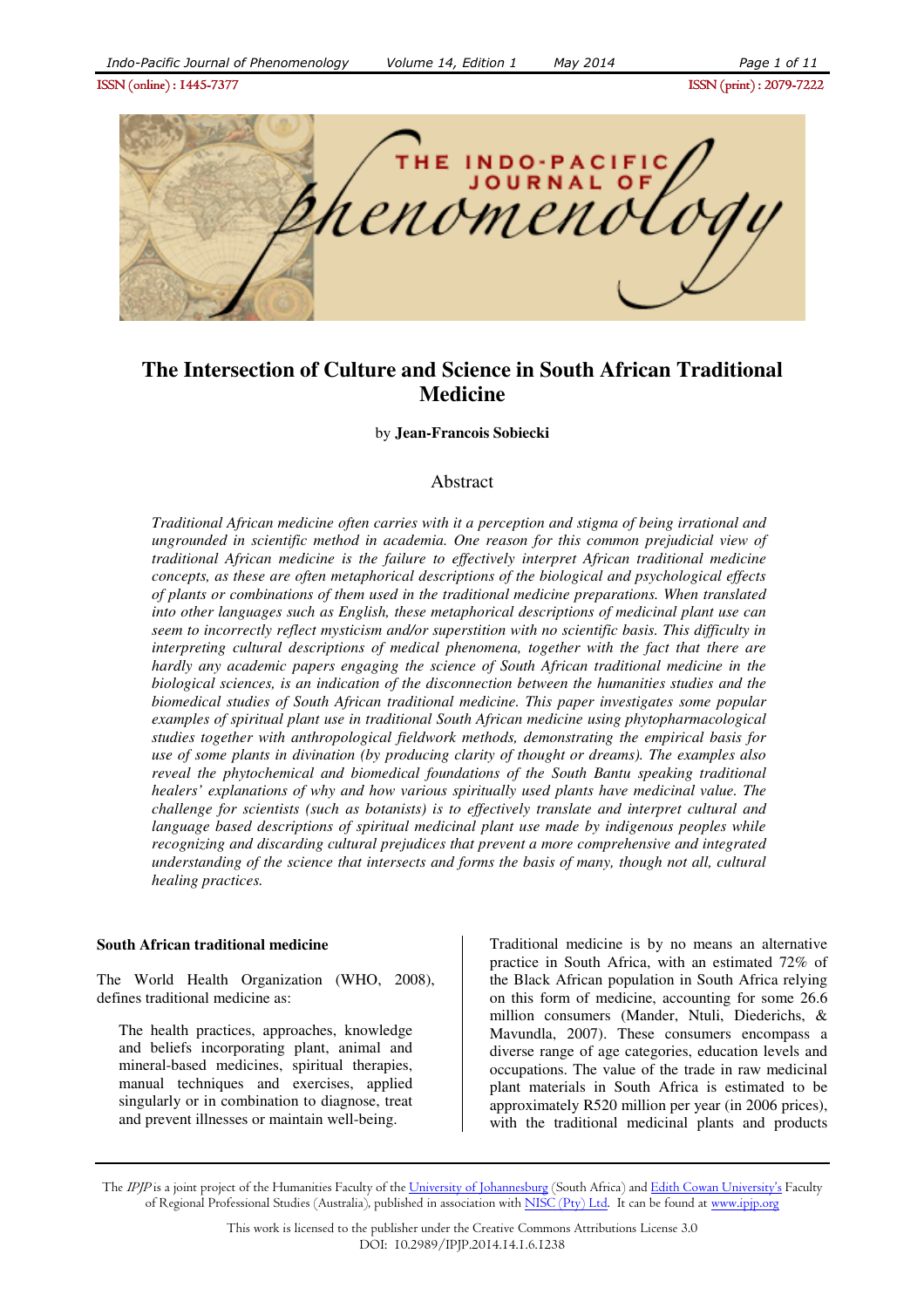trade in South Africa estimated to be worth R2.9 billion per year (Mander et al., 2007).

Scientists have taken advantage of the region's immense botanical diversity with South African research institutions being at the forefront of phytopharmacological studies of South African plants with the aim of developing new allopathic medicines (Light, Sparg, Stafford, & van Staden, 2005). These studies focus predominantly on screening and isolating phytochemicals for specific pharmacological actions. This has resulted in an increasing trend in validating traditional medicine claims from scientific studies, especially for plants with traditional uses for physical ailments, such as plants with antibiotic properties used for infections. One example is the pharmacological validation of uterotonic compounds and activity of *Rhoicissus tridentata* that is traditionally used in pregnancy to augment labour (Brooks & Katsoulis, 2007). However, the same research validation has not yet occurred for the majority of plants used for spiritual healing in South African traditional medicine. One reason for this may be because the psychological effects from the internal administration of psychoactive plants in humans are more difficult to test, assess and interpret using the scientific method than those producing physical effects. However, I argue in this paper that a more prevalent reason is the culturally ingrained prejudice against traditional medicine and its associated religious or spiritual plant use, which is often deemed irrational, non-empirical and unscientific.

Medicinal plant use in South African traditional medicine occurs on a sliding scale from physical to spiritual uses. There are polar extremes of plants used only externally and exclusively as charms for magical purposes, while others have only physical uses. However, for numerous plants that are administered internally for spiritual healing purposes in South African traditional medicine, there exist mutually inclusive physical, psychological and spiritual therapeutic effects, as in the case of *ubulawu* plant mixtures (Sobiecki, 2012). This overlapping physical and spiritual medicinal plant use coincides with the African worldview of the co-existing and interdependent relationship between the physical and spiritual nature of sickness, medicines and existence (Petrus & Bogopa, 2007).

One aim of this paper is to investigate examples of spiritual plant use in traditional South African medicine using phytopharmacological studies and anthropological methods. Therefore, it is relevant to include some of the most significant spiritual beliefs held by the indigenous Southern Bantu speaking (hereafter referred to as Southern Bantu for brevity) people of South Africa and how they relate to their spiritual use of medicinal plants.

## **Some important traditional cultural beliefs of the Southern Bantu speaking people**

Bantu refers to the 300-600 ethnic groups in Africa of speakers of Bantu languages, distributed from Cameroon East across Central Africa and Eastern Africa to Southern Africa (Lewis, 2009). A large proportion of the indigenous ethnic groups in South Africa are represented by the Southern Bantu; the Bantu languages spoken in the southern African region (Nguni, Sotho-Tswana, Venda), which also includes languages of Mozambique (Tsonga) (Van Warmelo, 1935).

One of the most important of the traditional beliefs amongst the Southern Bantu people is the belief in the immortal ancestors who influence and direct the affairs of the living and to whom propitiatory practices such as food and drink are offered (D. Hammond-Tooke, 1937). Ill-health and misfortune are believed to often stem from ancestral wrath, witchcraft or ritual pollution (W. D. Hammond-Tooke, 1998), but often also point more deeply to disturbed social relations.

In southern Africa there are two main types of traditional health practitioners: the herbalist (Zulu *inyanga*; Xhosa *ixhwele*; Tsonga *nyanga*; Sotho *ngaka*) and the diviner (Zulu *isangoma*; Xhosa *igqirha*; Tsonga *mungome*; Sotho *selaodi*) (Sobiecki, 2012). The diviners are considered to be the spiritual specialists and use divination to communicate with their ancestral spirits to diagnose their patients' misfortunes or medical conditions (although both types of practitioner use plant medicines for spiritual healing). It is the work of the traditional Southern Bantu diviner to apply or recommend the appropriate action in the form of counseling, prescribing medicines and/or instructing on ritual ceremonies. Southern Bantu diviners develop an extensive knowledge of human disease and treat a variety of conditions using natural medicines. Petrus and Bogopa (2007, p. 7) explained that "there is an acute awareness, among African societies, of the threedimensional nature of human beings, as simultaneously, biological, social and spiritual beings … and that humans exist in three interrelated worlds: the human, nature and supernatural worlds". As an example of this worldview, the Southern Bantu diviner will prescribe plant, mineral or animal based medicines, often in a ritualized context of use, to either, for example drink, vomit, bath or sprinkle with around the home for physical, psychological and spiritual medicinal effects or spiritual protection. In these ways the traditional healer aims to rectify imbalances on the physical, spiritual or social (interpersonal) level, and thus the traditional diviner-healer can be said to be practicing holistic medicine in that the approach addresses the whole of the person and

The IPJP is a joint project of the Humanities Faculty of the University of Johannesburg (South Africa) and Edith Cowan University's Faculty of Regional Professional Studies (Australia), published in association with NISC (Pty) Ltd. It can be found at www.ipjp.org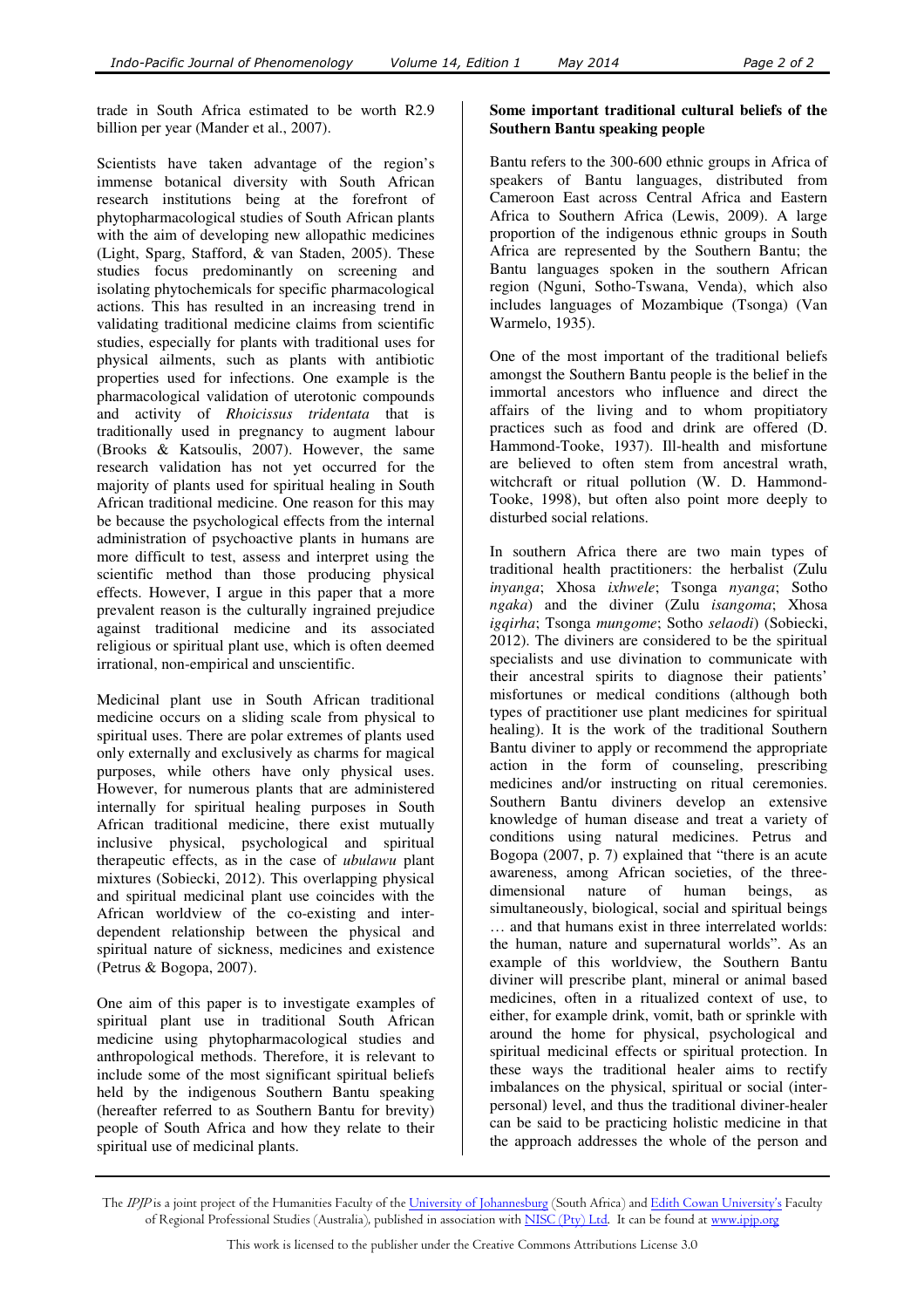his/her relationships to society and the environment. Thus, the authentic African traditional healer plays a vital role in health care where people accept and believe that nature, humans and spirits are not separate but are all within the world, and use medicines in order to influence these forces on the physical, psychological and spiritual/transpersonal levels.

## **Research methodology**

In this paper I provide literature evidence on, and a critique of, the prejudicial assessments of South African traditional medicine occurring in the academic literature and mass media.

I further investigate some popular examples of spiritual plant use in traditional South African medicine using phytopharmacological study findings together with anthropological research methods such as participant observation and interviewing. These examples of spiritual plant use were part of my anthropological fieldwork observations primarily between 2008 and 2012 with a key research informant, Mrs Maponya, a Northern Sotho traditional healer who has been my long-term and credible research informant since 1998. I initially used structured and semi-structured interviewing with her and 18 other traditional healers on their use of plant medicines in traditional healing. Later, as my relationship with her and other traditional healers developed and trust was established, my fieldwork was based more on unstructured interviewing and participant observation in helping to prepare medicines for her patients. This became more routine as part of my formal apprenticeship training process with her in 2012 to learn South African traditional medicine. Detailed notes were made routinely after each day's work. Informal conversations often led to key insights into the cultural understandings of use of traditional medicine and their significance. Mrs Maponya's knowledge of spiritual plant use has been invaluable in contributing to my understanding of the physical and spiritual aspects of traditional South African medicine in the ethnobotanical research field (Sobiecki, 2008, 2012). Study aims were described and verbal informed consent was obtained from all the traditional healers I interviewed. Having observed, experienced and noted the uses and effects of some popular spiritually used plants, I analyzed these experiential reports in context of phytopharmacological studies done on these particular plant species, and combined the findings presented in this paper.

**Prejudicial assessments of African traditional medicine and the disconnection between the cultural and biomedical studies of African traditional medicine** 

From an anthropological point of view I argue that one of the problems with many of the ethno/phytopharmacological research publications is that indigenous knowledge regarding traditional medicine understandings is rarely given mention and integrated into the ethno/phytopharmacological research outputs. This gives the impression that the indigenous cultural use of plants is, by and large, incidental, anecdotal and ultimately insignificant. However, for example, a recent research paper has indicated complex therapeutic processes and psychoactive mechanisms involved in ritual plant therapy in southern African traditional healing. This paper suggests that these processes cannot be understood by focusing solely on the plants' phytochemical actions, but also need to incorporate the interacting dynamics of ritual, phytochemical synergy of the plant mixtures used and the psychology of the medicine user (Sobiecki, 2012). While many universities in South Africa are involved in pharmacological or chemical studies involving indigenous plants and seek novel chemical products for pharmaceutical drug development, there is a paucity of research focused on the intersecting cultural (ritual) use of South African medicinal plants. This was previously highlighted in Liengme's (1983) survey of ethnobotanical research in South Africa, which showed that the majority of studies of indigenous plant use have focused on medicinal plants (16%) and food plants (20%), with only a few (7%) relating to the category magic, ritual and customs (Dold & Cocks, 1999).

This lack of research on the cultural and spiritual aspects of South African medicinal plants is exacerbated by the continuous and entrenched view in the biological sciences that African traditional medicine is unscientific or irrational, as the following excerpt (Taylor, Rabe, McGaw, Jäger, & van Staden, 2001, p. 24) suggests:

The rational use of traditional medicine is also not well-defined, and often relies on ritual, mysticism and intangible forces such as witchcraft, with some aspects based on spiritual and moral principles which are difficult to rationalize.

I argue that this common misperception of the supposed irrational aspects of traditional medicine has its origins partly in the "the colonial constructions of Africa's 'otherness' and essential "primitiveness" that persists today" (Croucamp, 2001, p. 1). "Colonial attitudes towards indigenous southern Africans expressed themselves, in part, in the invalidation and distortion of the traditional public domain. To a large degree, this involved the denigration of the diviner" (Croucamp, 2001, p. 1). "Early colonial views ranged from describing southern Africans as entirely without

The IPJP is a joint project of the Humanities Faculty of the University of Johannesburg (South Africa) and Edith Cowan University's Faculty of Regional Professional Studies (Australia), published in association with NISC (Pty) Ltd. It can be found at www.ipjp.org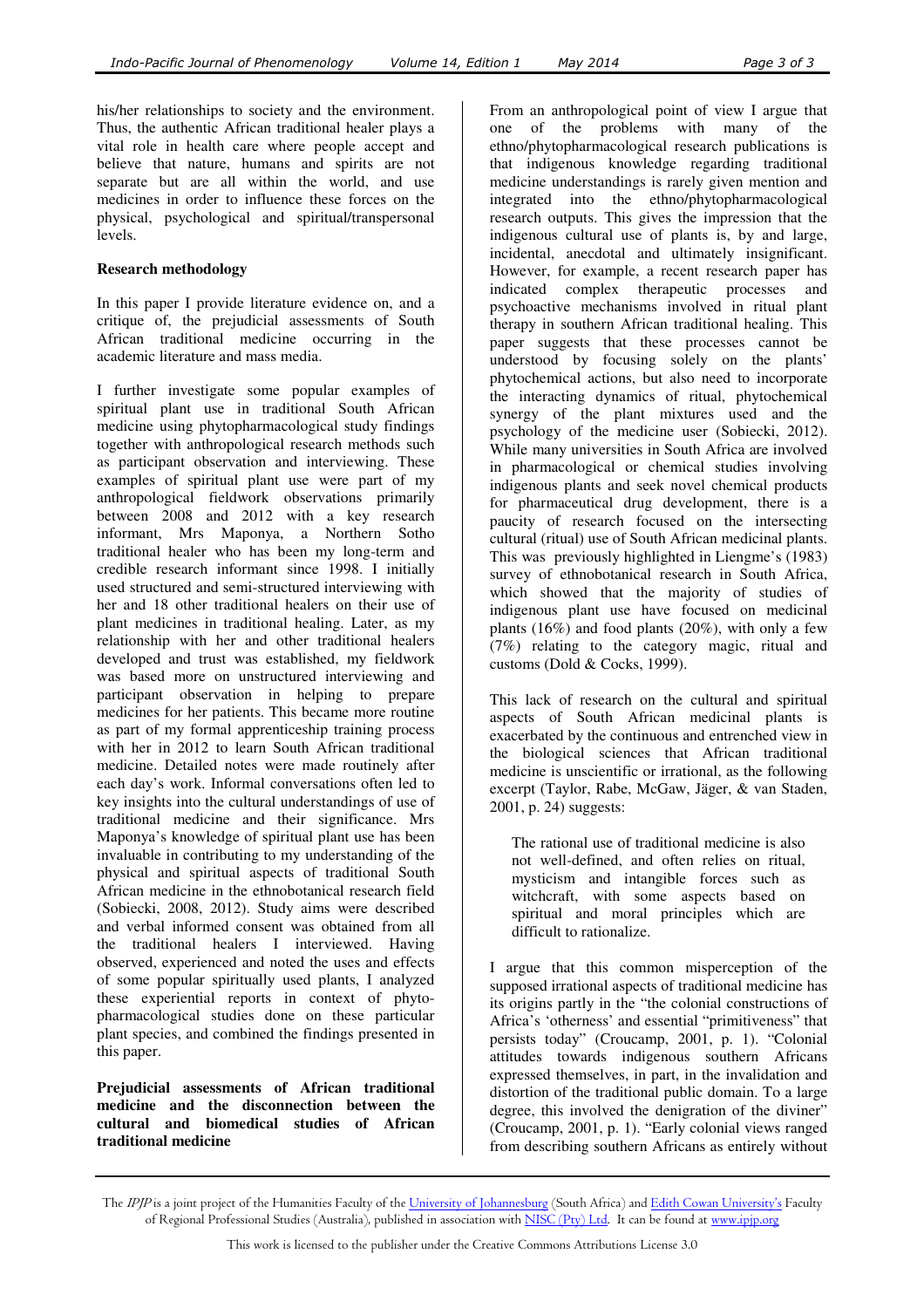religion, to denouncing diviners as 'pillars of Satan's kingdom'. The 'religion' of the colonialists was often contrasted with the 'superstition' of southern Africans" (Croucamp, 2001, p. 1). Furthermore, "The way colonialists conceptualized Africa's 'otherness' has leaked into the nomenclature and the expectations of anthropology and historiography" (Croucamp, 2001, p. 3). I would argue that these perceptions have also leaked into society as a whole.

It is easy to see how such prejudicial views on African traditional healers can creep into sensational mass media. For example, in the National Geographic documentary series "The Witchdoctor Will See You Now" (Crick, Griffiths, & Payne, 2011) there is an almost exclusive focus on unusual and apparently magical traditional African rituals of blood-letting and animal sacrifice that appear to be sensationally framed without truly engaging the indigenous understandings of what these and other more common traditional medicine practices mean. In the series, frontman Piers Gibbon takes the stance that "it's important to keep an open mind and take a closer look at things that may be alien to us in the West" (Dunbar-Curran, 2012, para 18). However, such superficial and sensational media stories focusing on traditional medicine only reinforce the fears and doubts regarding traditional medicine in the public eye and mind, doing little to provide an impartial and balanced view of all aspects of traditional medicine in operation within traditional healing.

Prejudicial views can also commonly be found in academic literature relating to the supposed 'unscientific' diagnostics or practice of traditional medicine, and the toxicity issues leveled at traditional medicine. For example, the suggested distinction between Western and traditional medicine, with Western medicine seen as scientific and traditional medicine as non-scientific, is articulated by Bruce (2002, p. 162) who states, in a chapter entitled "Differences between Western and traditional approaches", that:

Modern or Western medicine is dominant in Western societies and is firmly rooted in a scientific paradigm; medical science is used to explain the cause of disease using a biomedical practice model. Traditional medicine operates within an indigenous, spiritual realm, which explains the cause of disease as social and psychological conflicts or imbalance.

I argue that this is a grossly polarized view, and the suggestion made (that there is no scientific basis to the practice of African traditional medicine) is a false construction. Southern Bantu traditional healers typically assess patients by diagnosing medical signs and symptoms based on repeated observations, and

prescribe medicinal plants that have replicable effects and results correlated with the presenting symptoms. This diagnostic system is based on testing such plant therapies for observed and replicable effects for many generations, thereby demonstrating the underlying scientific method involved with such medicine practices. However, this diagnostic aspect of African traditional healing is often not acknowledged or studied by Western practitioners or researchers who often focus more on the conspicuous ritual aspects of traditional medicine. This focus is indicated in Bruce (2002, p. 163) who stated: "In protecting against disease and other forms of adversity, traditional approaches include certain rituals, performed at significant events during one's life stages" without mention being made of established medicinal plants being used as protection from disease.

Another biased academic focus is the issue of the safety and efficacy of African traditional medicine. It is doubtlessly true that if African traditional medicines are to be manufactured and sold as products safety and efficacy needs to be standardized. However, concerns regarding toxicity issues are usually leveled only at traditional medicines, while similar concerns are not mentioned in relation to biomedicine, although these concerns do in fact exist. Bruce (2002, p. 162), while purporting to address the common elements in Western and African traditional healing practices, instead highlighted the dangers of toxic plants used in African traditional medicine and provided statistics of traditional medicine related deaths in South Africa caused by plant toxins. However, no such mention is made of the existence of adverse drug reactions and toxicity resulting from the use of Western medicines. This is despite the fact that research suggests that "adverse drug reactions (ADRs) from Western pharmaceuticals are one of the leading causes of morbidity and mortality in healthcare" (Alomar, 2013, p. 2). According to Alomar (2013) in 2000 The Institute of Medicine, located in the United States (US), reported that between 44 000 and 98 000 deaths occur annually as a result of medical errors. Of this total, an estimated 7000 deaths occurred due to ADRs (Alomar, 2013). Not mentioning the impact of Western drug toxicity in papers addressing the scientific validation of traditional medicine introduces an unbalanced and biased focus on the issue of toxicity that pertains to both systems of medicine but that is usually highlighted only in relation to traditional medicine practices.

Fennel et al. (2004, p. 205) also stated:

The prescription and use of traditional medicine in South Africa is currently not regulated, with the result that there is always

The IPJP is a joint project of the Humanities Faculty of the University of Johannesburg (South Africa) and Edith Cowan University's Faculty of Regional Professional Studies (Australia), published in association with NISC (Pty) Ltd. It can be found at www.ipjp.org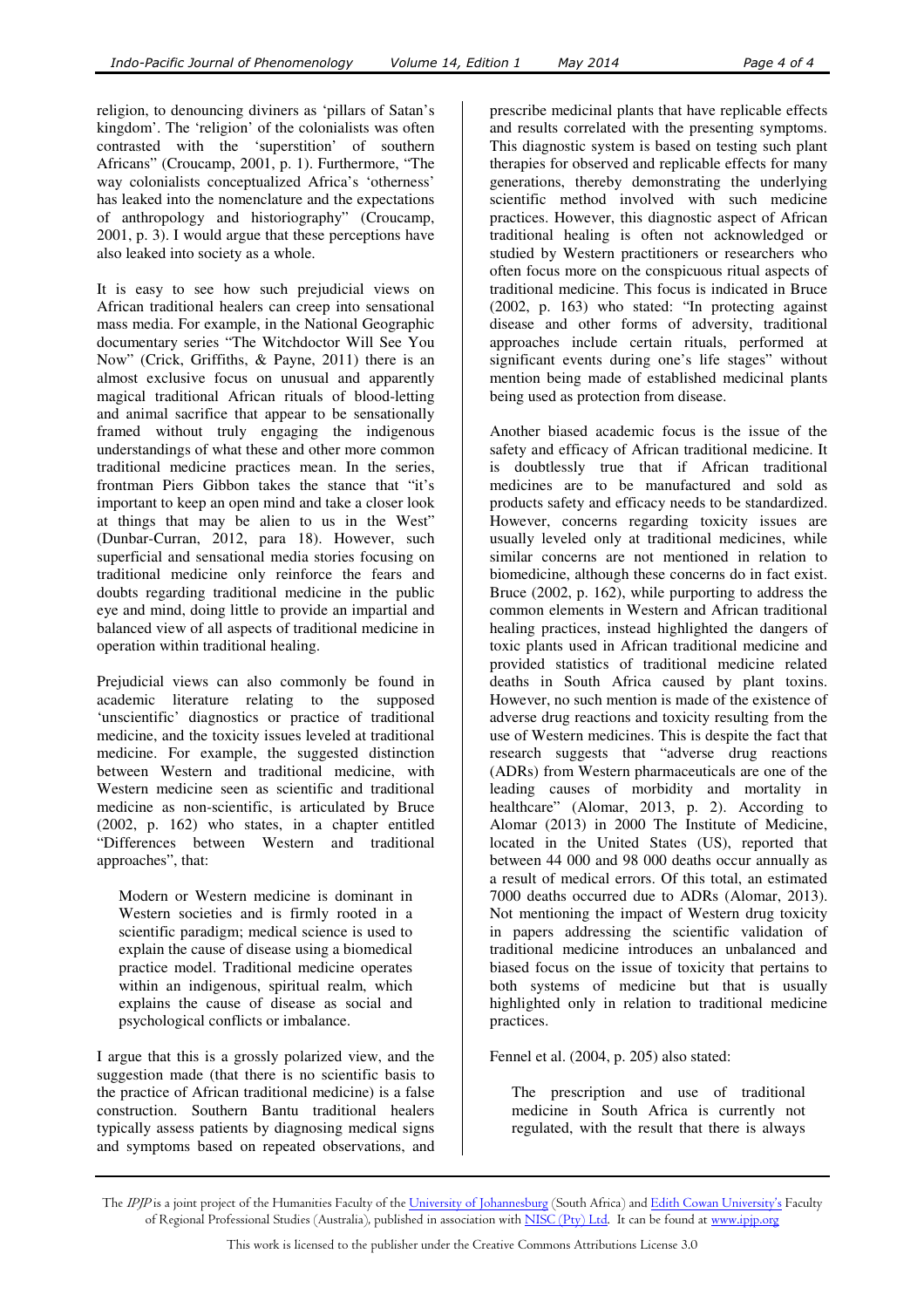the danger of misadministration, especially of toxic plants.

This quotation implies that regulatory standards are the mechanisms by which toxicity issues are prevented in Western medicine. However, this is an erroneous view, owing to the fact that despite the well know regulatory frameworks in place within Western/biomedicine, study figures indicate there is a trend of increasing death and injury resulting from adverse drug reactions in biomedicine (Alomar, 2013). Thus, toxicity from drug side effects is a major and growing issue in Western scientifically based medicine. Fennel at al.'s (2004) statement quoted above also assumes that Southern Bantu traditional healers are not aware of toxicity issues. However, this has not been my observation over 14 years of fieldwork experience with South African traditional healers. In fact, traditional healers have reported methods to prepare medicines which nullify toxins, or prescribing particular dosages for limited time periods to prevent toxicity.

Other obvious prejudicial viewpoints have been noted within the literature. For example, Bruce (2002, p. 162) stated: "The absence of sophisticated technology is characteristic of (the healers') practice: herbs, plants and plant products, animal products and spiritual resources are used to prevent and treat disease". What she fails to mention is the complex phytochemical synergistic actions of traditional medicine preparations skillfully employed by the authentic Southern Bantu traditional healers in treating various diseases and illness, and the sophisticated psychoactive mechanisms involved with the use of ritual plant therapy in their healing initiation process (Sobiecki, 2012).

The prejudicial viewpoints mentioned above are only some of many examples of the limiting and polarized beliefs afforded traditional medicine. These beliefs have been carried into the academic research field without a true and thorough assessment of the scientific principles in operation in traditional medicine. However, as some researchers have pointed out, "the reason that various ethnomedicines have not been scientifically validated for safety and efficacy is mostly attributable to the lack of collaboration between biomedical scientists and traditional healers" (Chinsembu, 2009, p. 1), rather than being because the treatments or processes lack scientifically verifiable mechanisms of action.

I was unable to find many academic papers including 'science' and 'South African traditional medicine' in the title, keyword or abstract search terms by screening the biological sciences databases such as Science Direct, Sage, Cabi, Wiley and Scopus. (A notable exception is Green's (2012) paper focusing on

the contradictions in the debate on traditional medicines and the sciences in relation to HIV.) This paucity of research is an indication of the disconnection between the humanities studies (cultural explanations) and the biomedical studies (biochemical explanations) of South African traditional medicine. These findings may be due to the ingrained cultural prejudices discussed above as well as difficulties in decoding cultural and language based meanings, rather than the underlying scientific validity of these cultural practices.

In the context of such ingrained culturally conditioned prejudice against African traditional healing as unscientific, the following examples demonstrate that African traditional medicine concepts are often metaphorical descriptions of the biological and psychological effects of plants or combinations of plants used in traditional medicinal preparations. These concepts are thus culturally encoded in the language used by indigenous peoples and are therefore masked. Thus, the view of traditional medicine as irrational is often based on failing to correctly interpret, and therefore misunderstanding, these culturally defined metaphorical descriptions of plant use.

## **Some South African traditional medicine examples and their cultural and scientific basis**

This section provides some popular examples of plants used for spiritual healing purposes in South African traditional medicine and discusses their interrelated pharmacological, psychological and spiritual healing dynamics. I have documented these dynamics as part of my anthropological fieldwork studies.

## *Mlomo mnandi 'Sweet mouth'*

On one occasion while visiting Mrs Maponya, I mentioned that I was feeling under stress as a result of the day's activities. She offered me some short sticktwigs called *mlomo mnandi* (meaning 'sweet mouth' in Zulu) on which to chew. She remarked that I should just chew on them as if they were gum. I did so and found the taste peculiarly sweet. After some time talking to her, I felt more relaxed, and what started off as an anxious conversation ended with laughing and joking. Later, at home, I researched the botanical meaning of *mlomo mnandi,* discovering that it is referred to *Glycyrrhiza gabra L.* or licorice in Western cultures. Licorice is a well-known tonic plant used in Europe and America for fatigue, adrenal exhaustion and to improve vital energy (Vanrenen, 2000). When I relayed this information to Mrs Maponya the next time I saw her, she was unsurprised and said that the plant is often used before meetings to "make one talk nicely, that is to have a sweet

The IPJP is a joint project of the Humanities Faculty of the University of Johannesburg (South Africa) and Edith Cowan University's Faculty of Regional Professional Studies (Australia), published in association with NISC (Pty) Ltd. It can be found at www.ipjp.org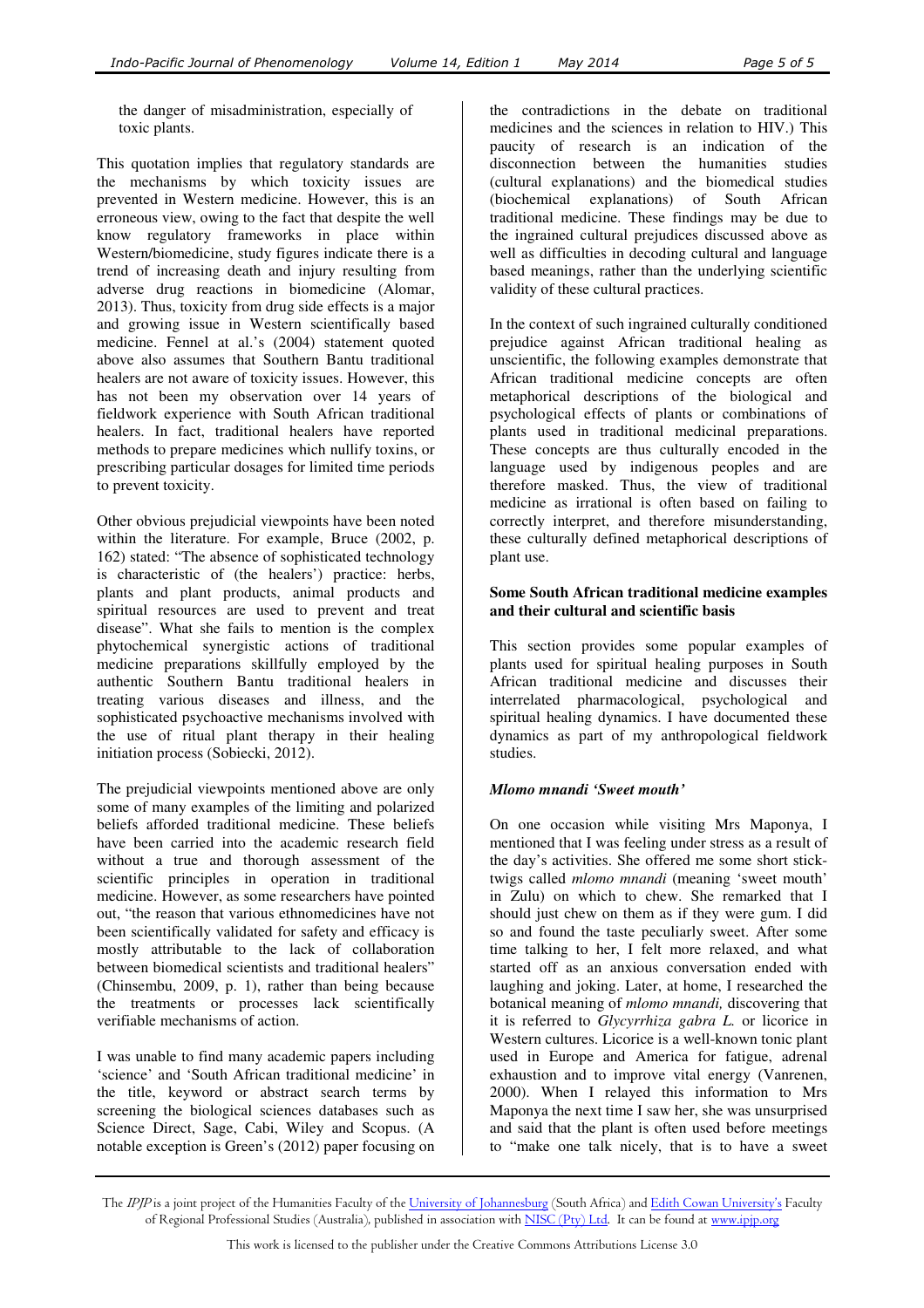mouth" (i.e. to open communication). Subsequently, I have repeatedly used this licorice powder in stressful situations. In my experience it has a distinctly uplifting psychoactive and tonic effect that promotes relaxation and improved communication.

The scientific mechanism underpinning this use is the energy and mood boosting actions of tonic plants such as ginseng and licorice through the action of triterpenoid saponins that stimulate production of hormones by the adrenal glands (Chevallier, 1996; Vanrenen, 2000). In Ayurveda or traditional Indian medicine, licorice is reported as "nourishing the brain, promoting contentment and harmony. It improves voice, vision, hair and complexion and gives strength" (Frawley & Lad, 1993, p. 127). 'Sweet mouth' is thus a good example of an indigenous metaphorical term used to describe the medical application of the licorice plant.

#### *Imphepho***:** *African incense of the ancestors*

*Imphepho* (the flowers of the everlasting family *Helichrysum*) is an important and widely used plant that is used as ritual incense in South African traditional medicine. Bundles of the dried flowers are often seen on the medicinal plant markets in Johannesburg where they are sold to the public and to healers alike. The dried flowers and stems are often burnt by diviners to invoke the ancestral spirits while practicing divination for clients. In 2010, while conducting a public workshop on ethnobotany, a colleague and I burnt a large bundle of *imphepho* in a room with attendants. The smoke filled the room and we inhaled the smoke and talked about its use. Within a short time, the group became quiet and meditative and an atmosphere of calm prevailed. Having noted its calming effects among the group, we discussed its ritual use and we made a connection with the use of frankincense, the resin obtained from trees of the genus *Boswellia*, that has been used since antiquity in various religious ceremonies in Christian churches (Moussaieff et al., 2008). Frankincense has been shown to have an anxiolytic (anxiety reducing) psychoactive effect in studies conducted by the Johns Hopkins University (Moussaieff et al., 2008). Likewise, the psychoactive chemistry of *impepho* has been indicated in phytochemical studies, where Stafford, Jager and van Staden (2005) determined the GABA-receptor binding effect of extracts from various *Helichrysum* species used in South Africa. GABA is a significant inhibitory neurotransmitter chemical responsible for relaxation. Thus, there is an empirical basis that, at first hand, is not apparent to the use of *imphepho* and frankincense alike for spiritual healing purposes. The inhalation of these plants' psychoactive chemicals promotes a calm and relaxed state of mind that is conducive to religious

and spiritual practices such as praying. Other South African plants, such as *Boophane disticha* (L.f.) Herb, that are used for "invoking the ancestors" or "arousing the spirits" (Sobiecki, 2008) have sedative effects and narcotic alkaloids have been isolated from the bulbs (Watt & Breyer Brandwijk, 1962). A similar example relates to *ubulawu* plant preparations, which are used by Southern Bantu diviners to open a connection to the ancestral spirits. These plant preparations have sensitivity and intuition enhancing psychoactive effects (Sobiecki, 2012). Thus, the hypothesis can be made that the African cultural descriptions of 'arousing or invoking the spirits' are often metaphorical indicators for the relaxing and mind-opening actions and effects of South African psychoactive plants.

### *Ubulawu spiritual medicines and luck*

Closely related to this use of *impepho* to invoke and connect with the ancestral spirits is the use of *ubulawu.* The term *ubulawu* refers to traditional South African plant preparations for 'cleaning the body' and to 'bring luck'. These preparations are made mostly from the roots (e.g. *Silene bellidioides*  Sond.) and stems (e.g. *Helinus integrifolius*, Lam., Kuntze.) of various plants (Sobiecki, 2012). These ingredients are ground and made into cold water infusions that are churned with a forked stick to produce foam. Both the foam and liquid of *ubulawu*  preparations are drunk as part of vomiting (emesis) therapy by diviners and laypeople alike (Sobiecki, 2012). The psychoactive effects and possible chemistry of various *ubulawu* plant species has been recorded. For example, Triterpenoid saponins are confirmed to be in popular *ubulawu* species such as *Agapanthus campanulatus* F.M. Leight. and *Maesa lanceolata* Forssk. (Hutchings, Scott, Lewis, & Cunningham, 1996).

While the 'cleansing' effect of *ubulawu* preparations is evident, their reported ability to 'bring luck' is less evident. Mrs Maponya explained that *ubulawu* is important, in the first instance, to "clear the lungs" to enable her "inner vision" so as to remember her dreams (Sobiecki, 2012, p. 219). In this way "*ubulawu* will connect you with your ancestral spirits, to give you what you need, they open your way, and in this way all the plants can give you spiritual help" (Sobiecki, 2012, p. 219). This aspect of *ubulawu* is similar to *vamana* (emesis) therapy in Ayurvedic medicine, which aims to remove the body of excess mucus and water (*kapha*) that collects on the lungs and "disturbs the mind and clouds the senses" (vide Frawley, 2000, p. 156). The physiological mechanism of this use of emetics was elaborated by a pharmacist colleague who explained that the reported clarity of thought and improved dreaming could be due to the medicines having a highly effective expectorant

The *IPJP* is a joint project of the Humanities Faculty of the <u>University of Johannesburg</u> (South Africa) and <u>Edith Cowan University's</u> Faculty of Regional Professional Studies (Australia), published in association with <u>NISC (Pty) Ltd</u>. It can be found at <u>www.ipjp.org</u>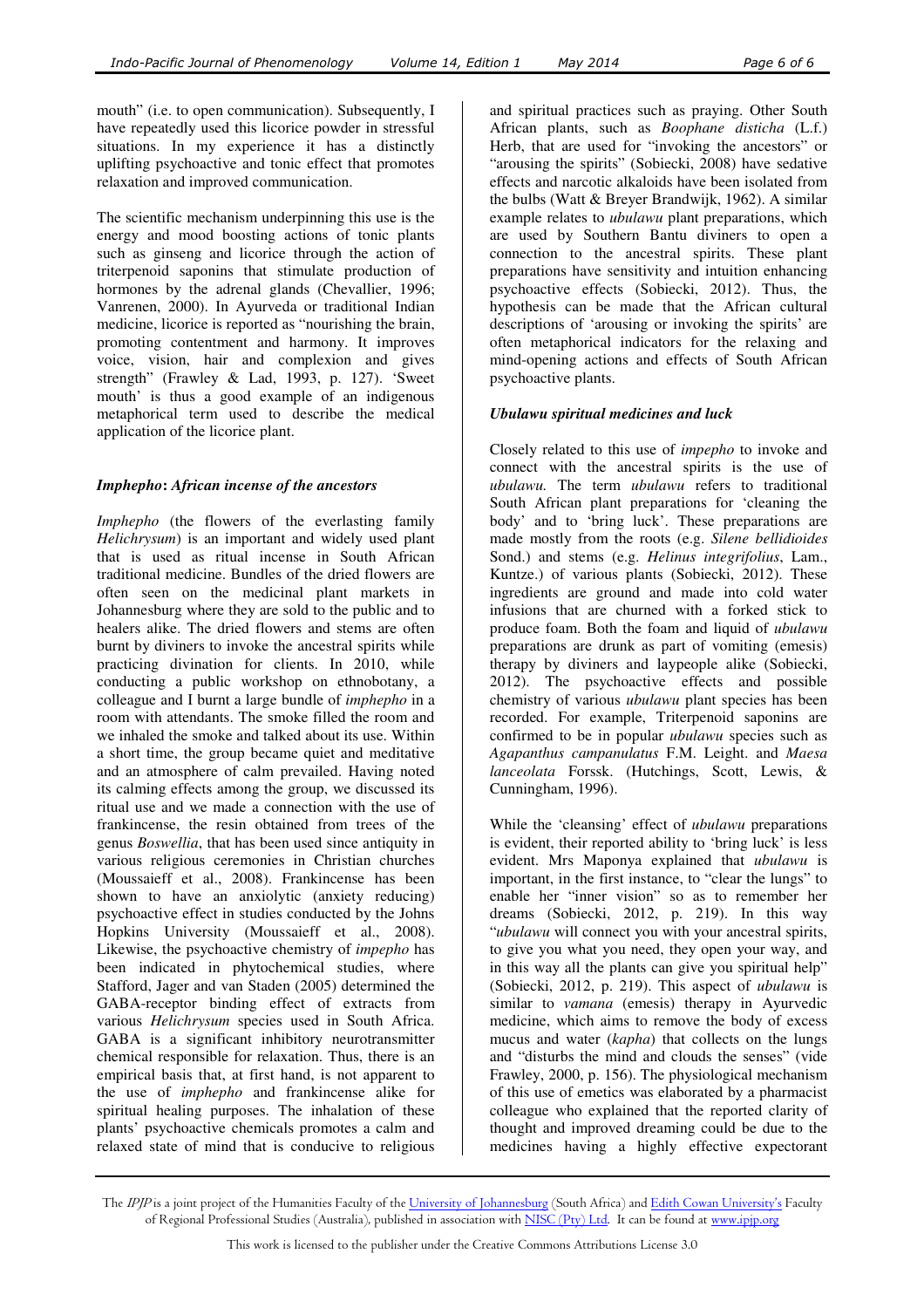effect, removing viscous mucus and other impurities (e.g. carbon) from the lungs; thereby allowing more oxygen to enter the lungs and, possibly, increasing the functional surface areas of the blood-air barrier which would result in an overall increase in cognitive abilities as more oxygen would be reaching the cerebral cortex (Florczak, personal communication, March 2012). Accordingly, I suggest that it is possible that *ubulawu* preparations 'bring luck' in the sense of enabling the user to attain a positive frame of mind that comes from the feelings of well-being and of clarity of thought resulting from the consumption of psychoactive chemicals contained in the plants and the use and effects of emesis therapy. Thus, the culturally defined term 'bringing luck' could be further investigated as a metaphorical indicator of psychoactive plant effects used by Southern Bantu traditional healers and laypeople to connect with their ancestral spirits.

## **Discussion**

The popular examples in this paper highlight the fact that there is a scientific basis to many African traditional medicine practices. However, this topic is rarely explored in the academic literature. This indicates an apparent disconnection between the humanities and biomedical studies of African traditional medicine. This disconnection is partly attributable to the difficulty in effectively translating and interpreting the nuances of African cultural and language based descriptions of spiritual medicinal plant use and its effects. It is also partly attributable to the ingrained cultural prejudice of traditional medicine as being unscientific or 'irrational' evident in societal dialogue, mass media and academia.

In this paper, I investigate some popular examples of plants used for spiritual healing purposes in traditional South African medicine using phytopharmacological study findings and the anthropological participant observation method. Through so doing I demonstrate that African traditional medicine concepts are often metaphorical descriptions of, for example, the psychoactive actions and psychological effects of plants or combinations of plants used in traditional medicinal preparations. In the example above, the description and use of *ubulawu* plant species as 'bringing luck' is a metaphorical description of the psychological effects (clearer thinking and insight, revelatory dreams and good feelings) resulting from the consumption of psychoactive chemicals contained in the plants and the use of emesis therapy. Thus, such cultural descriptions of spiritual plant use are often fitting indicators of psychoactive and other medicinal plant actions. In other words, the metaphors associated with the spiritual use of plants in South African traditional medicine are clues to actual phytopharmacological

effects. These metaphors should not be considered evidence of the spiritual phenomena reported, but instead read as clues to phytopharmacological actions leading to changes in mood and states of consciousness (like sedative hypnotics) that can then be researched further. Researchers who collect descriptions of the effects of plants used during traditional spiritual practice may unwittingly be collecting indicators of phytopharmacological actions. This possibility could be tested and harnessed more effectively as these metaphorical indicators of phytopharmacological actions could have application in the field or in screening the literature to identify medicinal plants with specific actions. Multidisciplinary research that makes use of a combination of phytopharmacological data and anthropological methods can test the frequency of these culture-bound metaphorical indicators that are analogous to medicinal plant actions.

Furthermore, analyzing the Southern Bantu speakers' cultural explanations of spiritually used plants in relation to the phytopharmacological studies conducted on these plants can also demonstrate the empirical basis for use of some plants in divination (by producing things such as clarity of thought and dreams), while simultaneously revealing the phytochemical and biomedical foundations of the African traditional healers' explanations of why and how various spiritually used plants have medicinal value. Therefore, scientific (phytopharmacological and phytochemical) studies can be used to support the culturally defined descriptions and explanations of spiritual plant use. For example, the recently verified psychoactive relaxing properties of *imphepho* (Stafford et al., 2005) are conducive to promoting an altered state of consciousness that facilitates its traditional spiritual uses.

In addition to the metaphorical indicators of phytopharmacological actions, the spiritual explanations of medicinal plant use should also be considered for their literal spiritual meaning. This is because Southern Bantu traditional healers are aware of and report that any medicinal plant has physical characteristics of use (e.g. burning the *imphepho*  plant), corresponding psychological effects (e.g. from inhaling the smoke from the *imphepho* plant that contains psychoactive chemicals), and *spiritual* effects (e.g. the use of *imphepho* to connect with one's ancestral spirits). Thus, the Southern Bantu traditional healers consider the related physical, psychological and spiritual effects of plant medicines to be mutually inclusive of one another. Such a model of medicinal plant use is reminiscent of the African worldview of the "three-dimensional nature of human beings, as simultaneously, biological, social and spiritual beings" (Petrus & Bogopa, 2007, p. 7). This also indicates that science (the biological aspect) is

The IPJP is a joint project of the Humanities Faculty of the University of Johannesburg (South Africa) and Edith Cowan University's Faculty of Regional Professional Studies (Australia), published in association with NISC (Pty) Ltd. It can be found at www.ipjp.org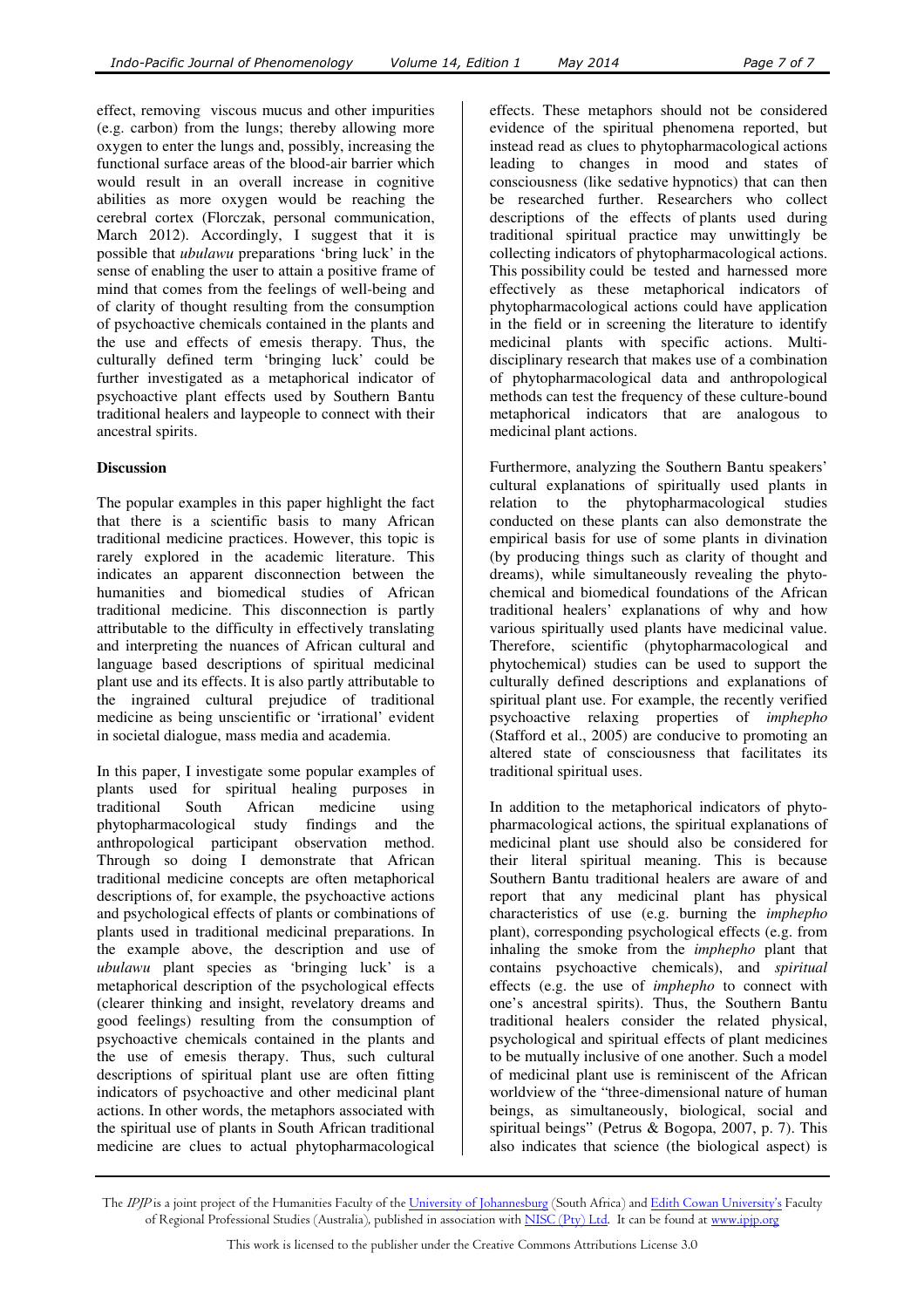implicitly considered a component of sickness, healing and the human being. Scientific explanations are therefore shared with the social and spiritual aspects believed to be operating in reality.

The examples of culture bound metaphorical indicators of phytopharmacological actions mentioned in this paper are not isolated, with many more South African traditional plant medicine examples existing. Yet, despite this, and the need and value of understanding these cultural uses, sensitivity and respect should be observed in recording indigenous knowledge, especially in relation to those plants that are used in the initiation of traditional healers. Some of these plants cannot be divulged in public but only through training. To demonstrate one further example, there is a plant species that is used as a red *ubulawu* medicine in the initiation process of Southern Bantu diviners that has a vernacular name that indicates the sound of a beating heart. This medicine has other reported uses for palpitations elsewhere in Africa, indicating possible antiarrhythmic and hypotensive actions. I have experienced the relaxing effects of this medicine and have also experienced what felt like a lowering of heart rate when using the medicine as part of my training apprenticeship. This could be another likely example of where the vernacular meaning of this plant's name is a metaphorical indicator of the plant's pharmacological actions.

The challenge for scientists (such as botanists etc.) is to engage traditional medicine practices with a mind open to the fact that there may be many more scientifically valid processes occurring beneath the

surface of ritual appearances. Scientists therefore need to effectively translate and interpret the cultural and language based descriptions of indigenous people's spiritual plant use, where rationality and empirical soundness is not always immediately evident, but is indeed often present. This aligns with the idea driven by the Royal Society in the UK of a Science Culture Index (SCI) "in which all cultures are seen to contain perspectives and practices that can be seen as forms of science literacy, that includes, e.g., trial and error, the use of evidence to plot relationships of cause and effect, curiosity leading to experiments with substances and the development of technology and recipes" (Croucamp, personal communication, September, 2013).

Combining anthropological, ethnobotanical and phytopharmacological research can help to counter the traces of academic prejudices with regard to the empirical basis and medicinal effectiveness of traditional African medicine. This multi-angled approach will also allow a deeper understanding of holistic medicine and the therapeutic mechanisms that occur in traditional medicine systems from around the world. Cultural prejudices exist in varying degrees among most, if not all, members of society due to vestiges of cultural conditioning. However, it is important to try to avoid these in research if we are aiming to obtain a more comprehensive and integrated understanding of science and medicine that intersects and forms the basis of many (though not all) cultural healing practices.

\_\_\_\_\_\_\_\_\_\_\_\_\_\_\_\_\_\_\_\_\_\_

## **Acknowledgments**

I would like to acknowledge Mrs Letty Maponya for sharing her healing knowledge, which has made an invaluable contribution to this research, Professor Tim Quinlan for kindly reading and providing comments and valuable feedback on the draft paper, Professor Thea de Wet for her support of the research, Andre Croucamp for his insightful feedback and Sam Brown and Shireen Freeman for their edits.

#### **Referencing Format**

Sobiecki, J-F. (2014). The intersection of culture and science in South African traditional medicine. *Indo-Pacific Journal of Phenomenology, 14*(1), 11 pp. doi: 10.2989/IPJP.2014.14.1.6.1238

#### **About the Author**



Jean-Francois Sobiecki is a research associate, ethnobotanist and health and wellness educator working with the University of Johannesburg in South Africa. His main research area is crosscultural medicinal plant use and healing. His research and publications on South African psychoactive plant use (2002, 2008, 2012) have made valuable contributions to the field of African ethnobotany. He is currently studying the healing dynamics involved with the use of psychoactive and other medicinal plants by traditional healers in South Africa. He is doing this under the training and guidance of a North Sotho traditional healer whom he has known for 14 years. Jean has also used his knowledge of medicinal plants and holistic medicine in

The *IPJP* is a joint project of the Humanities Faculty of the <u>University of Johannesburg</u> (South Africa) and <u>Edith Cowan University's</u> Faculty of Regional Professional Studies (Australia), published in association with <u>NISC (Pty) Ltd</u>. It can be found at <u>www.ipjp.org</u>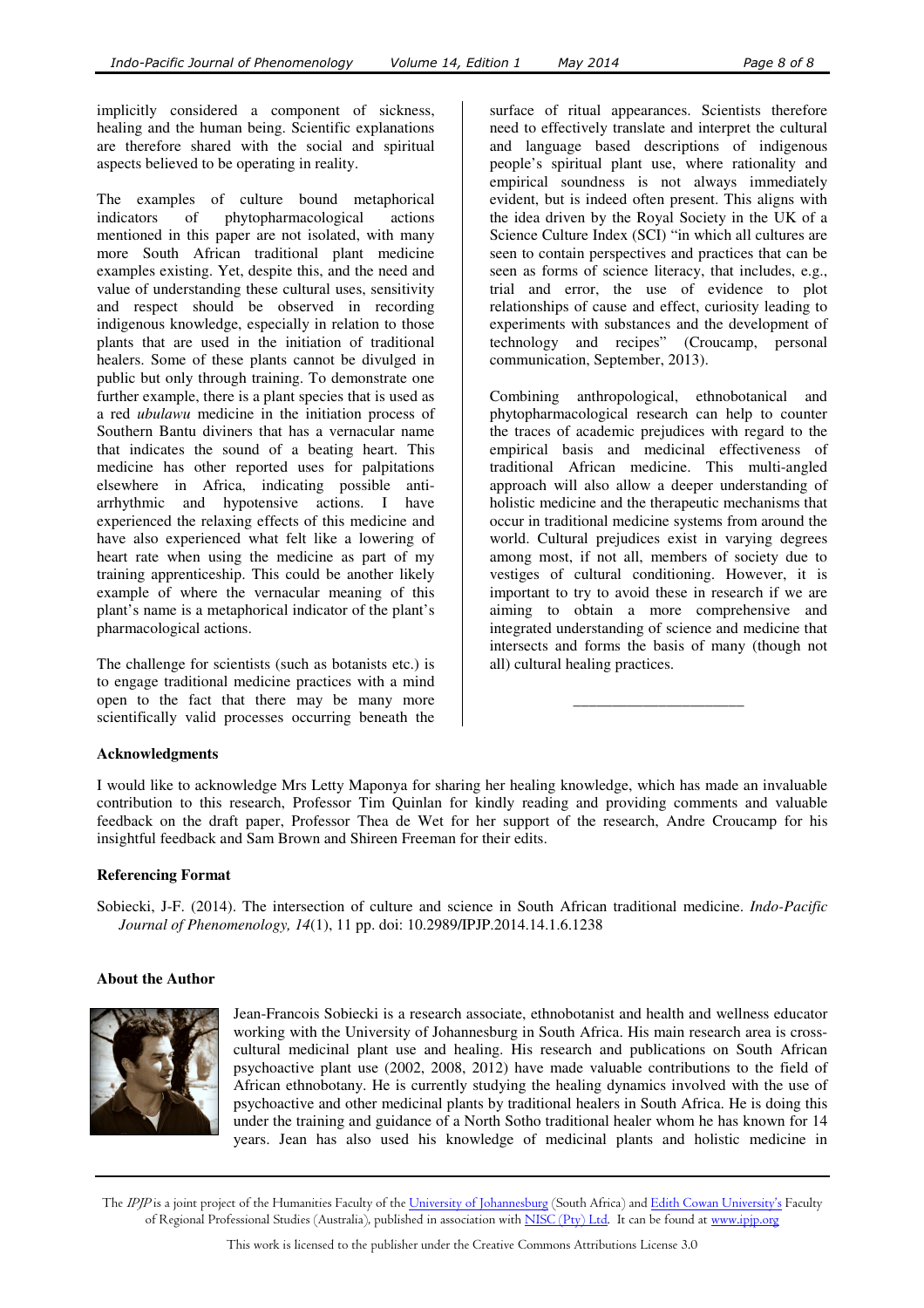developing employee wellness training programs, evaluating a fortified nutritional intervention project with the University of the Witwatersrand, establishing an NGO focusing on food gardens production and developing educational media on nutrition and primary health care. He is also an avid writer on consciousness, sustainable futures, health and healing for the popular press in South Africa.

E-mail address: phytoalchemist@gmail.com

#### **References**

- Alomar, M. J. (2014). Factors affecting the development of adverse drug reactions (Review article). *Saudi Pharmaceutical Journal*, *22*(2), 83-94. doi: http://dx.doi.org/10.1016/j.jsps.2013.02.003.
- Brooks, K. B., & Katsoulis L. C. (2006). Bioactive components of *Rhoicissus tridentata*: A pregnancy-related traditional medicine. *South African Journal of Science,* 102, 267-272.
- Bruce, J. C. (2002). Marrying modern health practices and technology with traditional practices: Issues for the African continent. *International Nursing Review*, 49, 161–167. doi: 10.1046/j.1466-7657.2002.00109.x.
- Chevallier, A. (1996). *The encyclopedia of medicinal plants*. London, United Kingdom: Dorling Kindersley.
- Chinsembu, K. C. (2009). Model and experiences of initiating collaboration with traditional healers in validation of ethnomedicines for HIV/AIDS in Namibia. *Journal of Ethnobiology and Ethnomedicine, 5*(30), 1-13. doi: 10.1186/1746-4269-5-30.
- Crick, E., Griffiths, M., & Payne, C. (Producers) (2011). *The witch doctor will see you now: Cameroon goat blood bath* [Documentary mini-series]. Washington, D.C.: National Geographic TV.
- Croucamp, A. (2001). *Divination: Superstition or Technology?* Unpublished colloquium paper, Graduate School for Humanities and Social Sciences at Witwatersrand University, Witwatersrand University, Johannesburg, South Africa.
- Dold, T., & Cocks, M. (1999). *Imithi Yamasiko*  Culturally useful plants in the Peddie District of the Eastern Cape with specific reference to *Olea europaea* subsp. *africana*. *Plant Life*, *21*, 24–6.
- Dunbarr-Curran, T. (2012, April 5) *Muti from the 'Witchdoctor'*. Available from: http://www.iol.co.za/capetimes/ muti-from-the-witch-doctor-1.1270755#.Ua2ye-xA3No
- Fennell, C. W., Lindsey, K. L., McGaw L. J., Sparg, S. G., Stafford, G. I., Elgorashi, E. E., Grace, O. M., & van Staden, J. (2004). Assessing African medicinal plants for efficacy and safety: Pharmacological screening and toxicology. *Journal of Ethnopharmacology*, 4,205–217. doi: http://dx.doi.org/10.1016/j.jep.2004.05.012.
- Frawley, D., & Lad, V. (1993). *The yoga of herbs. An Ayurvedic guide to herbal medicine*. Delhi, India: Motilal Banarsidass Publishers.
- Frawley, D. (2000). *Ayurveda and the mind*. Delhi, India: Motilal Banarsidass Publishers.
- Green, L. J. F. (2012). Beyond South Africa's 'indigenous knowledge science' wars. *South African Journal of Science*, 108(7/8), 1-10.
- Hammond-Tooke, D. (1937). *The Bantu Speaking Tribes of South Africa.* London, United Kingdom: Routledge and Kegan Paul.
- Hammond-Tooke, W. D. (1998). Selective borrowing? The possibility of San shamanic influence on Southern Bantu divination and healing practices. *South African Archaeological Bulletin*, 53, 9–15.

The IPJP is a joint project of the Humanities Faculty of the University of Johannesburg (South Africa) and Edith Cowan University's Faculty of Regional Professional Studies (Australia), published in association with NISC (Pty) Ltd. It can be found at www.ipjp.org